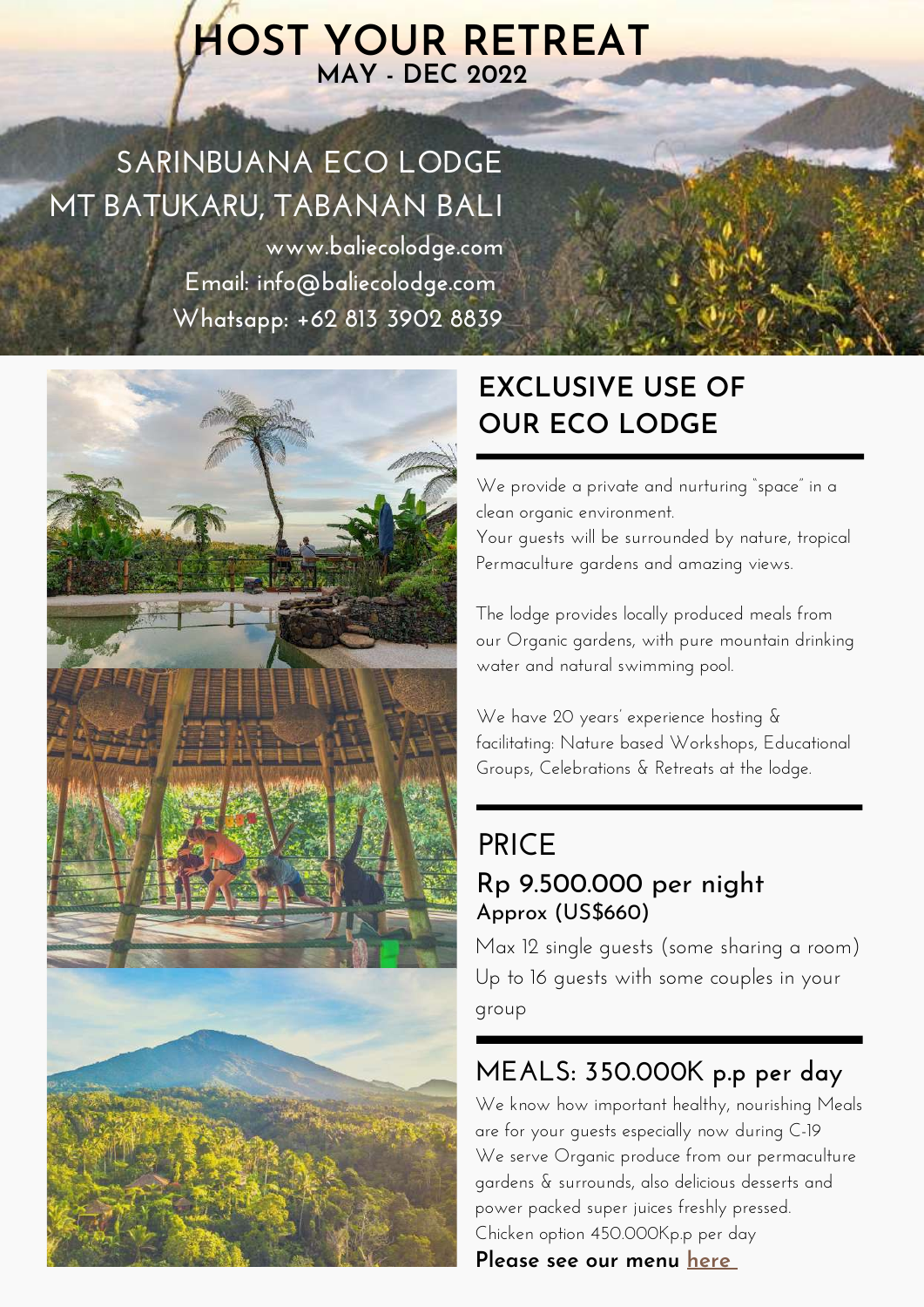# **TREE TOP YOGA BALE**

#### *54 sqm meter round Bamboo yogashala*

Our beautiful round Bamboo Bale is elevated up into the treetops, handmade from, giant bamboo, wood floor, oiled with natural Tung

Perfect for: Yoga, Group Discussion, Teaching, Movement or Healing work.

The Bale is set in a lovely & private area of the Lodge's permaculture garden

Also available for night time activities.





## **ACCOMODATION**

#### *5 privately located Bungalows in Nature*

We have 5 bungalows available for group bookings, a total of 8 Bedrooms, some bungalows have double beds and some have singles.

Please see our **[website:](http://www.baliecolodge.com/bungalows-1) [www.baliecolodge.com](https://www.baliecolodge.com/bungalows-1)** for our bungalow photos



## **PERMACULTURE GARDEN TO TABLE MEALS**

We know how important healthy, nourishing Meals are for your guests.

We serve Organic produce from our permaculture gardens & surrounds, also delicious desserts and power packed super juices freshly pressed.

We are happy to work with you to create an inspiring menu for your group. All dietary preferences catered for.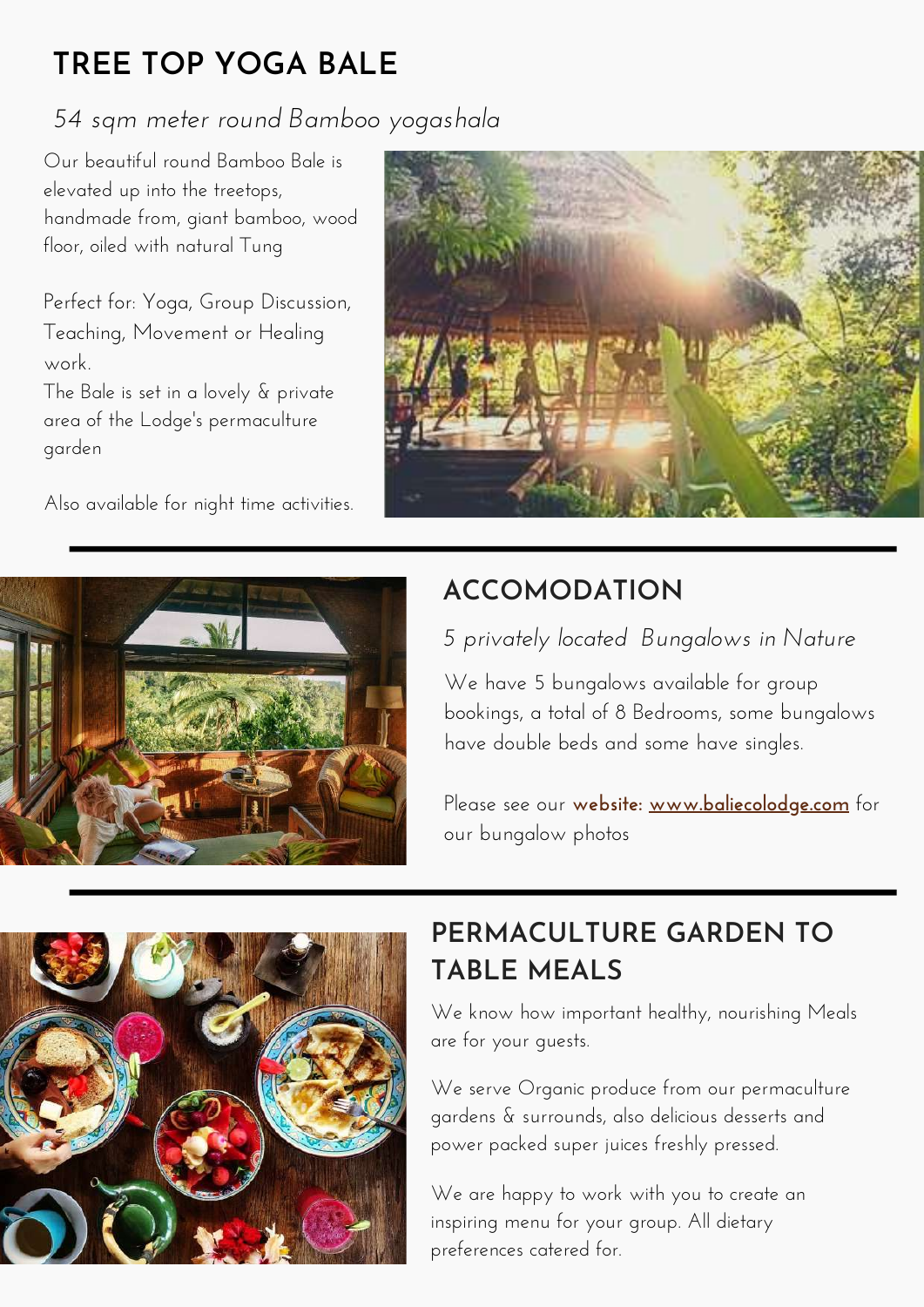## **FACILITIES**

Our 8x4m No chemical pool is centrally located by the restaurant. Open 24 hours.



#### **HEALING MASSAGES**

Choose from our massage menu 1 - 1.5 hour massage treatments Women's healing massage

## **NATURAL CHEMICAL FREE POOL**



#### **RAINFOREST TREKKING**

*3-5 HOURS*

Take a privately guided trek into the largest rainforest in Bali, or walk through giant bamboo groves or rice paddies



#### WATERFALLS & RIVER POOLS

We have 3 private natural river pools at the bottom of our garden for your guests to dip in clean Mountain water with waterfalls.





#### **Payment details** ·

A 50% non- refundable deposit is required to secure your exclusive use of our lodge. Paid by bank transfer- 4 weeks after booking. The final 50% payment can be paid 4 weeks before arrival

#### **Cancellation Policy**

Your deposit Payment will not be refunded if you cancel your booking prior to arrival. It may be rescheduled for a later date.